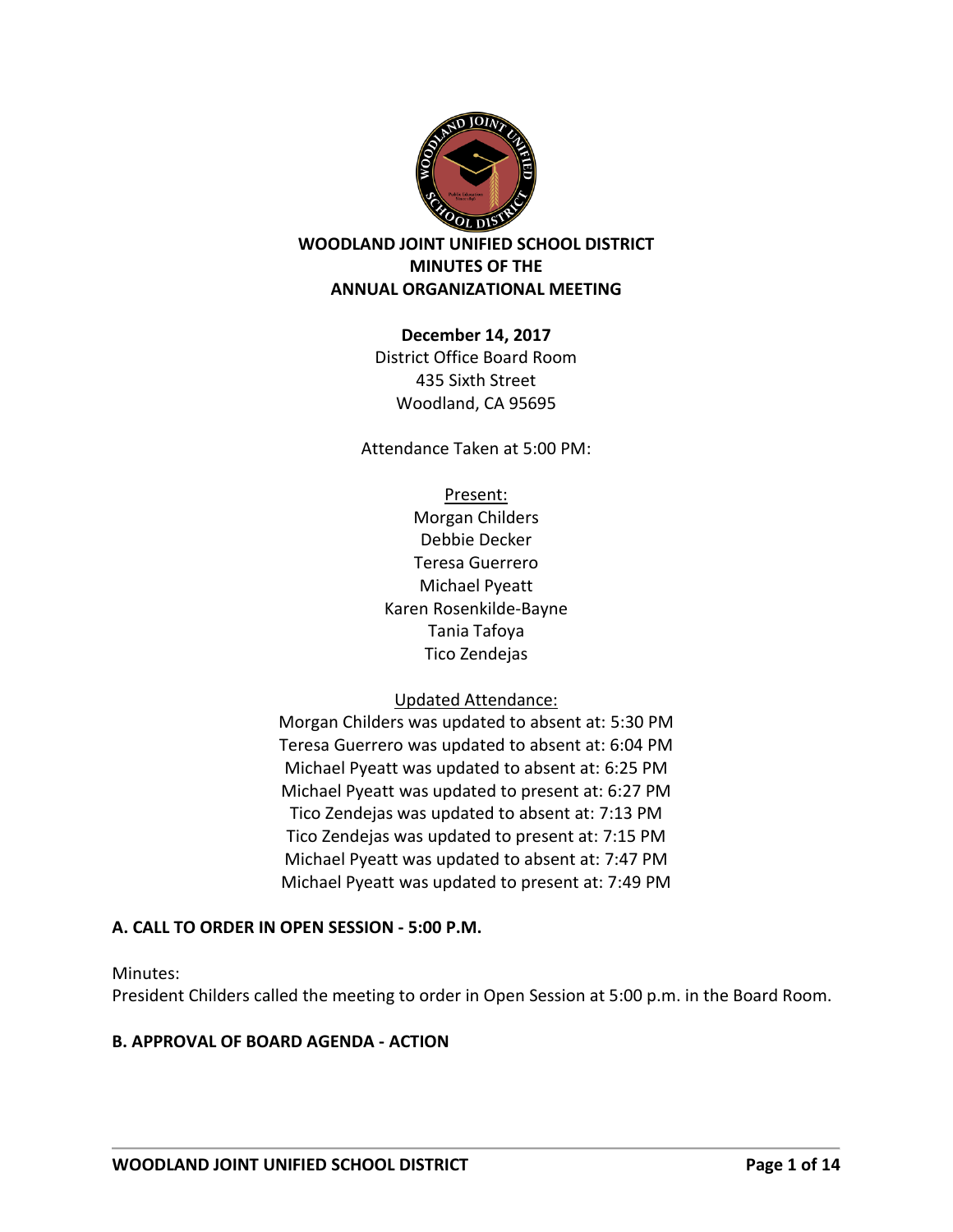**Motion Passed:** Motion was made to approve the agenda. Passed with a motion by Tico Zendejas and a second by Tania Tafoya.

- Yes Morgan Childers
- Yes Debbie Decker
- Yes Teresa Guerrero
- Yes Michael Pyeatt
- Yes Karen Rosenkilde-Bayne
- Yes Tania Tafoya
- Yes Tico Zendejas

### **C. PUBLIC COMMENT FOR ITEMS ON CLOSED SESSION AGENDA**

Minutes:

The Board President announced the items on the Closed Session agenda. No one came forward when the Board President requested comments on the Closed Session agenda items.

### **D. CLOSED SESSION AGENDA**

**D.1. Public Employee Appointment/Employment, Pursuant to Government Code 54957:** 

**D.1.a. Assistant Superintendent, Human Resources, or Senior Director, Human Resources**

**D.1.b. Principal, Plainfield Elementary School** 

**D.2. Public Employee: Discipline/Dismissal/Release, Pursuant to Government Code Section 54957** 

**D.3. Conference With Labor Negotiator, Mr. Tom Pritchard: WEA, and/or CSEA, Pursuant to Govt. Code 54957.6** 

Minutes:

The Board recessed at 5:00 p.m. and reconvened in Closed Session at 5:02 p.m. Closed Session ended at 6:03 p.m.

### **E. RECONVENE IN OPEN SESSION - 6:00 P.M.**

Minutes:

The Board Vice President reconvened the meeting in Open Session at 6:09 p.m.

### **E.1. Pledge of Allegiance**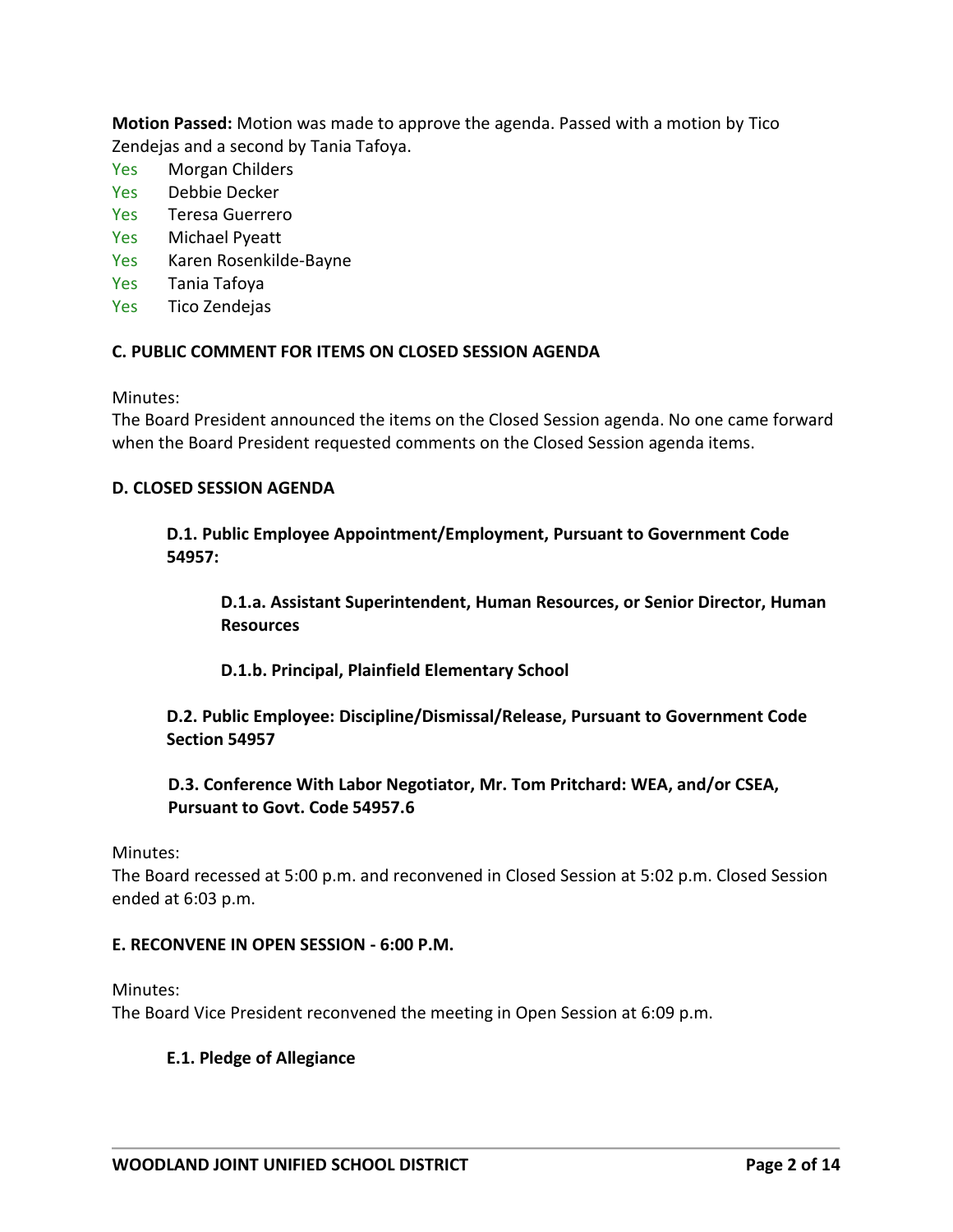Minutes:

The Board Vice President led the Pledge of Allegiance.

### **E.2. Announcement of any action taken in Closed Session or items to be approved in Open Session that were reviewed in Closed Session**

Minutes:

The Board Vice President announced that the Board approved in Closed Session Resignation Agreement #17-2. Passed with a motion by Debbie Decker and a second by Karen Rosenkilde-Bayne.

Absent Morgan Childers

- Yes Debbie Decker
- Yes Teresa Guerrero
- Yes Michael Pyeatt
- Yes Karen Rosenkilde-Bayne
- Yes Tania Tafoya
- Yes Tico Zendejas

### **E.3. BOARD ACTION - Approve the Appointment/Employment of the Following Position:**

# **E.3.a. Assistant Superintendent, Human Resources, or Senior Director, Human Resources**

**Motion Passed:** Motion was made to approve the Employment of Danyel Conolley as the Senior Director of Human Resources. Passed with a motion by Tico Zendejas and a second by Debbie Decker.

Absent Morgan Childers

Yes Debbie Decker

Absent Teresa Guerrero

- Yes Michael Pyeatt
- Yes Karen Rosenkilde-Bayne
- Yes Tania Tafoya
- Yes Tico Zendejas

### **E.3.b. Principal, Plainfield Elementary School**

**Motion Passed:** Motion was made to approve the Employment of Phillip Pinegar as the Principal of Plainfield Elementary School. Passed with a motion by Tico Zendejas and a second by Tania Tafoya.

Absent Morgan Childers Yes Debbie Decker Absent Teresa Guerrero Yes Michael Pyeatt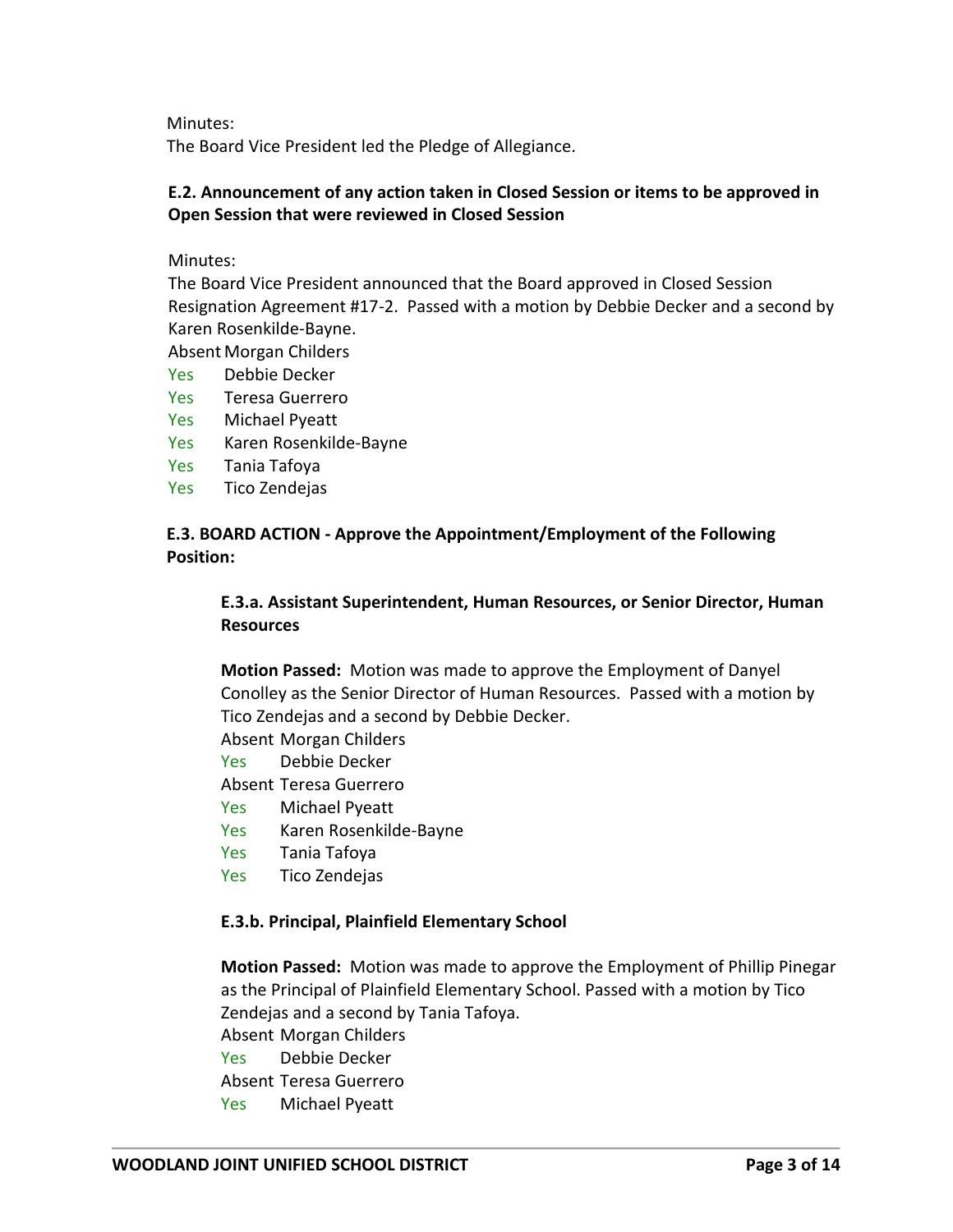- Yes Karen Rosenkilde-Bayne
- Yes Tania Tafoya
- Yes Tico Zendejas

### **F. SUPERINTENDENT'S REPORT AND ANNOUNCEMENTS**

# **F.1. Spotlight on Excellence: Fifth Puma Press Writers - Mrs. Sue Alves' Fifth Grade Class**

Minutes:

Prairie Elementary Teachers, Sue Alves and Maria Lewis, along with their fifth grade students, presented information about their Fifth Puma Press project. Trustee Decker presented them with the Spotlight on Excellence Award.

### **F.2. Superintendent's Report**

Minutes:

Superintendent Tom Pritchard shared information regarding the following items during his report:

 He attended the California School Boards Association Annual Conference along with some Board Members. He enjoyed the conference and shared that he attended workshops regarding school bonds, and Board and Superintendent relations.

# **G. PUBLIC COMMENT TO THE BOARD**

Minutes:

Pioneer HS Counselor Marialuisa Lares addressed the Board regarding an update on school counselor activities. She also recommended that the District add a school counselor position.

Beamer ES Teachers Adelina Perez and Irma Lopez thanked the District for the opportunity to have students attend a screening of "Wonder." They shared that it was a wonderful experience for students. They also thanked Trustee Decker for being part of the UC Davis group that performed a chemistry magic show for students.

Pioneer HS Teacher David Bayne addressed the Board regarding his concerns about the attachment titled "A Tale of Two Schools" for Information Item I.2.a. *Review District Progress on the Local Control Accountability Plan (LCAP) Goals*. He also addressed the Board regarding his concerns about Information Item I.3.a. *Review Budget Adjustments Framework Which Includes Proposed Budget Adjustments and Elimination of Particular Kinds of Services for the 2018-2019 School Year*. He stated that cuts should be made at the District Office first, rather than school sites.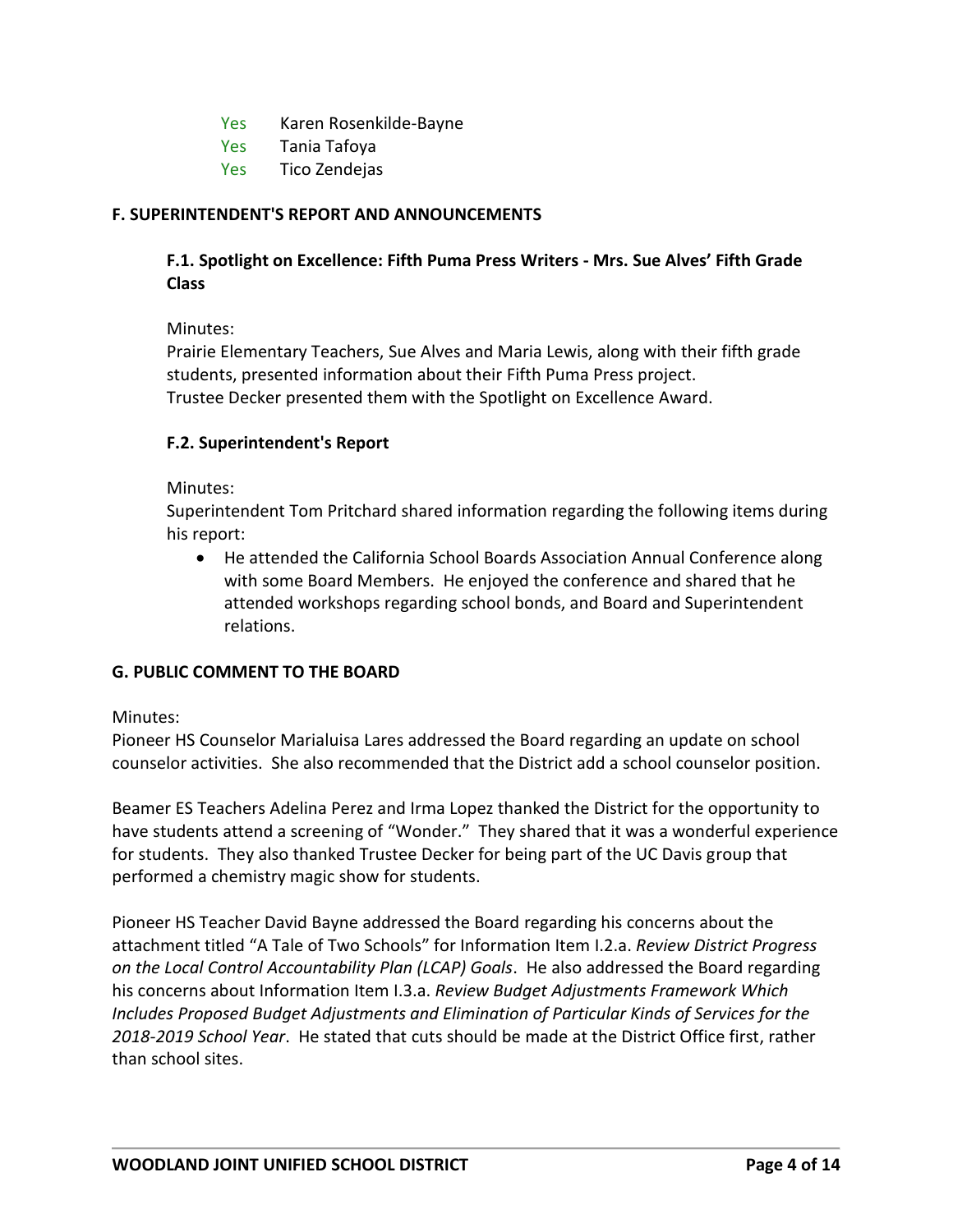Members of the Woodland Coalition for Green Schools, Liza Grandia, Jen Hulbert, Susan Pelican, and Deborah Bautista Zavala, addressed the Board regarding their concerns with the carpet at Beamer, and expressed that they believe the carpet has harmful chemicals. They requested that the carpet be replaced, that the District purchase green items, and that the District add an Environmental Officer position.

The following staff members addressed the Board regarding their opposition to eliminating Response to Intervention (RTI) Specialists and Positive Behavior and Intervention System (PBIS) Coaches: Stephen Thacker, Chris Grote, Scott Borrelli, and Jennifer Nichols.

Marilyn Hays expressed that she is happy and excited that the District is discussing Ethnic Studies curriculum. She shared that she is glad that there will be an Ethnic Studies requirement for high School students, however, she hopes the District will expand Ethnic Studies curriculum in the future for all grade levels. She expressed interest in serving on the Ethnic Studies Committee.

# **H. REPORTS**

# **H.1. Report from Woodland Education Association (WEA)**

### Minutes:

WEA President Jenifer Shilen reported that the Association does not support any reductions to the number of unit members.

# **H.2. Report from California School Employees Association (CSEA)**

### Minutes:

CSEA President Todd Freer reported that CSEA Executive Board members ran unopposed, therefore, elections were not needed. The Executive Board members will remain the same, with the exception of the treasurer, who will be Carrie McCloud. He shared that their first round of negotiations is scheduled on the following Tuesday. A "Member Climate Survey" will be sent to unit members to gauge their opinions about the District and provide suggestions on how to improve the relationship with administration.

### **H.3. Report from Student Board Members**

### Minutes:

Cache Creek High School Student Board Member Alenna Roberts shared information about Cache Creek HS events.

Pioneer High School Student Board Member Hayley Harrison shared information about Pioneer HS events.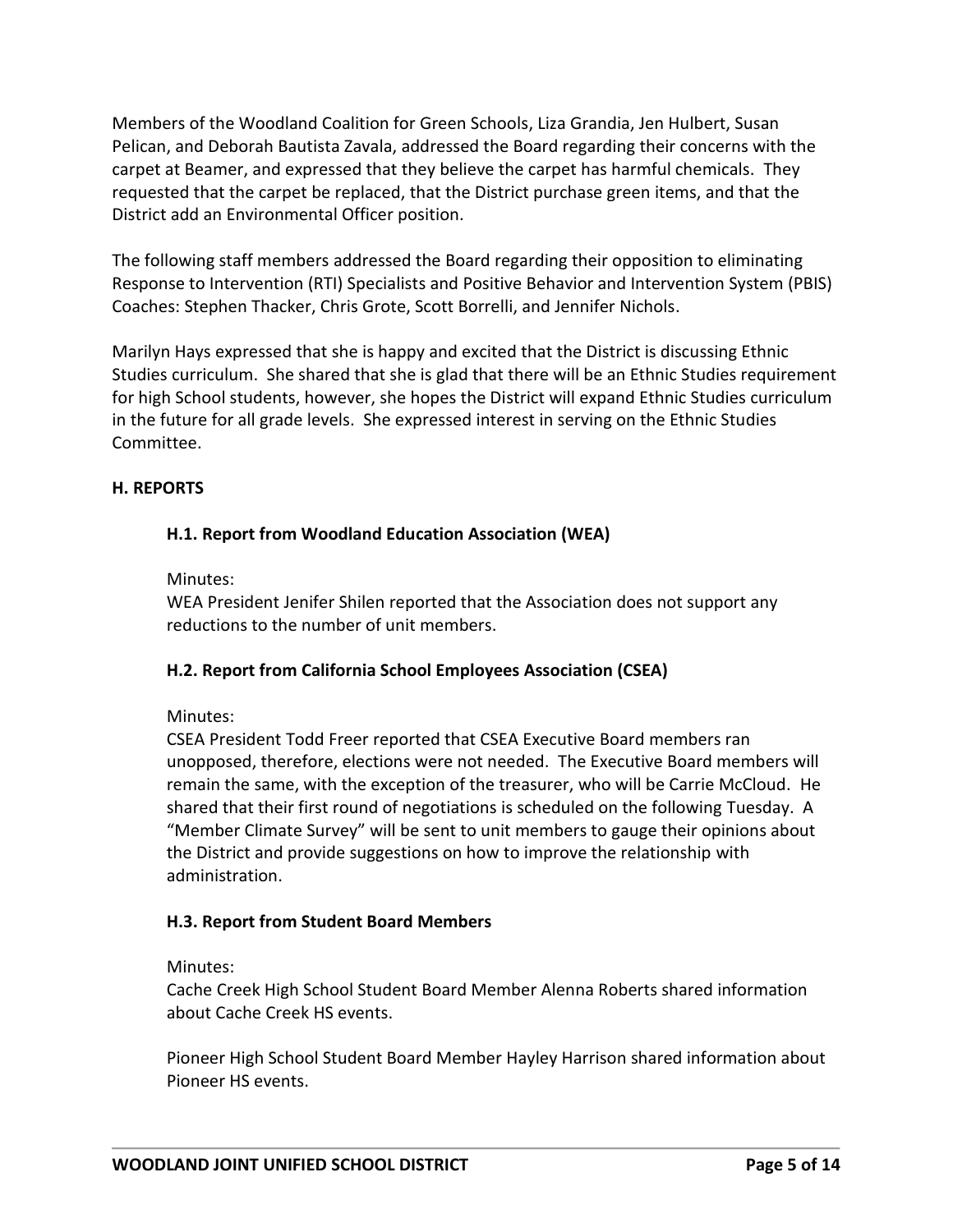Woodland High School Student Board Member Hollee Anchondo shared information about Woodland HS events.

# **H.4. Report from Board Members**

Minutes:

Trustee Decker reported that:

- She met with Yolo County Supervisor Don Saylor.
- She attended site visits at Woodland HS and Maxwell ES.
- She met with members of the Woodland Coalition for Green Schools.
- She hosted Superintendent Tom Pritchard and Assistant Superintendent Lewis Wiley at UC Davis, and gave them a tour of the Chemistry Department.
- She shared that a highlight was being part of the UC Davis Outreach Committee, which visited Beamer ES to do a "Chemistry – It's not magic" show for the students.

Trustee Tafoya reported that:

• She wished everyone healthy and happy holidays.

Trustee Rosenkilde-Bayne reported that:

- She attended a College and Career Articulation Team (CCAT) meeting.
- She attended the California School Boards Association (CSBA) Annual Conference, and she thanked the District for the opportunity. She shared that it was very valuable to interact with Trustees from other districts. She also shared that she met the CSBA liaison.
- She attended the "We all Belong" forum held at the Davis Joint Unified School District.
- She attended the grand opening of the STAY (Support for Transition Age Youth) Well Center at Woodland Community College.
- She attended the site visit at Maxwell ES.
- She attended the Pioneer HS band concert.
- She attended an Ethnic Studies Committee meeting.

Trustee Zendejas reported that:

- He congratulated and welcomed Danyel Conolley and Phillip Pinegar to their new roles.
- He expressed that he thinks the attachment titled "A Tale of Two Schools" was a miscommunication, and he felt that it was unfortunate that it was interpreted negatively.
- He shared that he appreciated the comments from the Woodland Coalition for Green Schools, and stated that he supported replacing the carpet in one classroom as a pilot.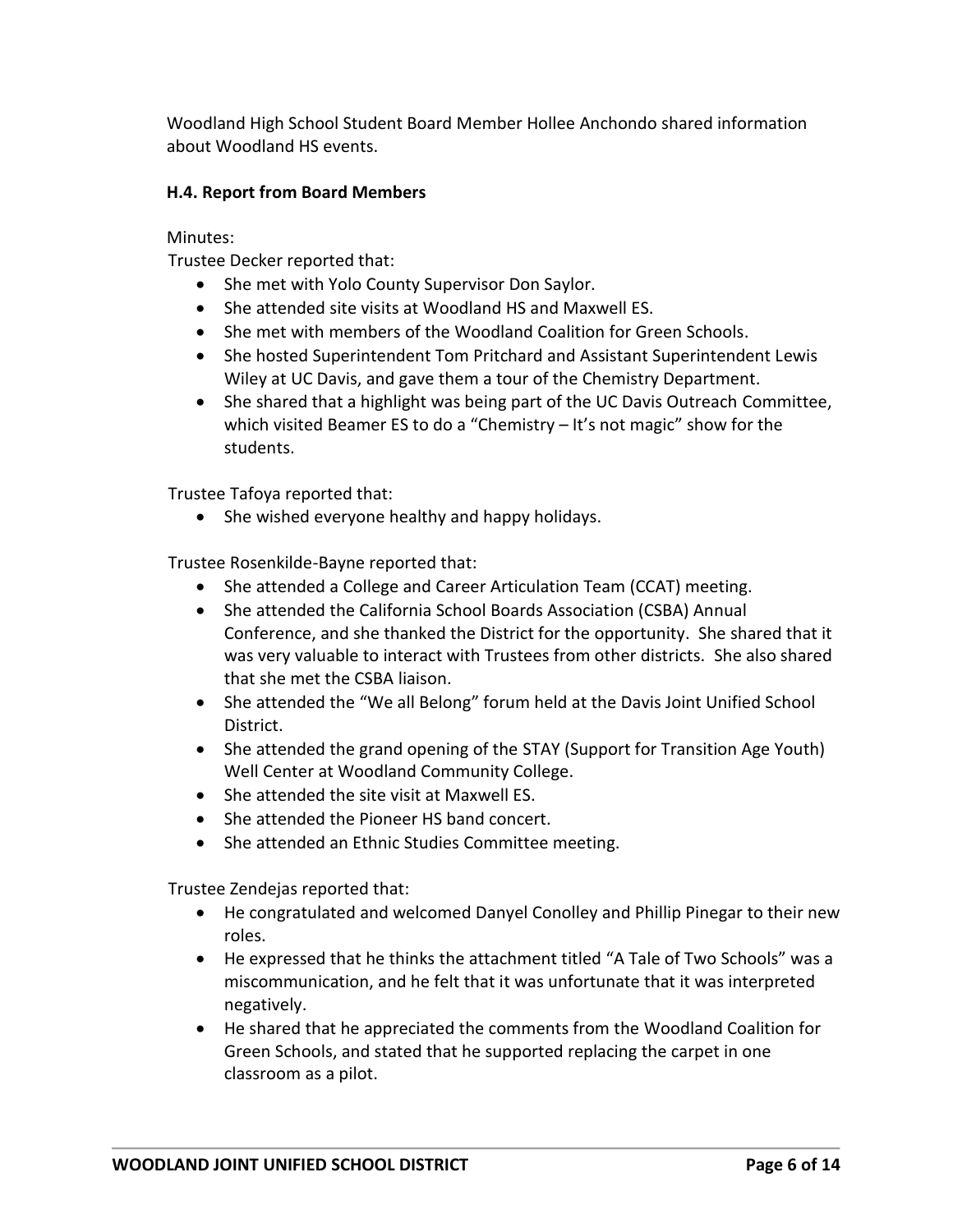Trustee Pyeatt reported that:

- He attended the California School Boards Association (CSBA) Annual Conference, and stated that it was a great opportunity to attend workshops and panel discussions on a wide range of subjects.
- He attended the site visit at Gibson ES.
- He attended the Woodland HS Stadium Committee meeting the previous night.
- He shared that he supported replacing the carpet in one classroom as a pilot.

### **I. INFORMATION**

### **I.1. Business Services**

# **I.1.a. Average Daily Attendance (ADA) and Enrollment Report for the 2017-18 School Year (Written Report)**

Minutes:

The item 'Average Daily Attendance (ADA) and Enrollment Report for the 2017- 18 School Year' was presented as a written report.

### **I.2. Educational Services**

# **I.2.a. Review District Progress on the Local Control Accountability Plan (LCAP) Goals**

Minutes:

The item 'Review District Progress on the Local Control Accountability Plan (LCAP) Goals' was presented by Executive Director of Student Support Services Geovanni Linares, MTSS Behavior Analyst Gurpreet Kaur, Woodland HS Staff Member Justin Davis, and Woodland HS Student Jennifer Zaragoza in a PowerPoint presentation.

### **I.2.b. Review District Special Education Program**

Minutes:

The item 'Review District Special Education Program' was presented by Executive Director of Student Support Services Geovanni Linares in a PowerPoint presentation.

# **I.2.c. Review Revised Board Policy 5116.1: Intradistrict Open Enrollment (Written Report)**

### Minutes:

The item 'Review Revised Board Policy 5116.1: Intradistrict Open Enrollment' was presented as a written report.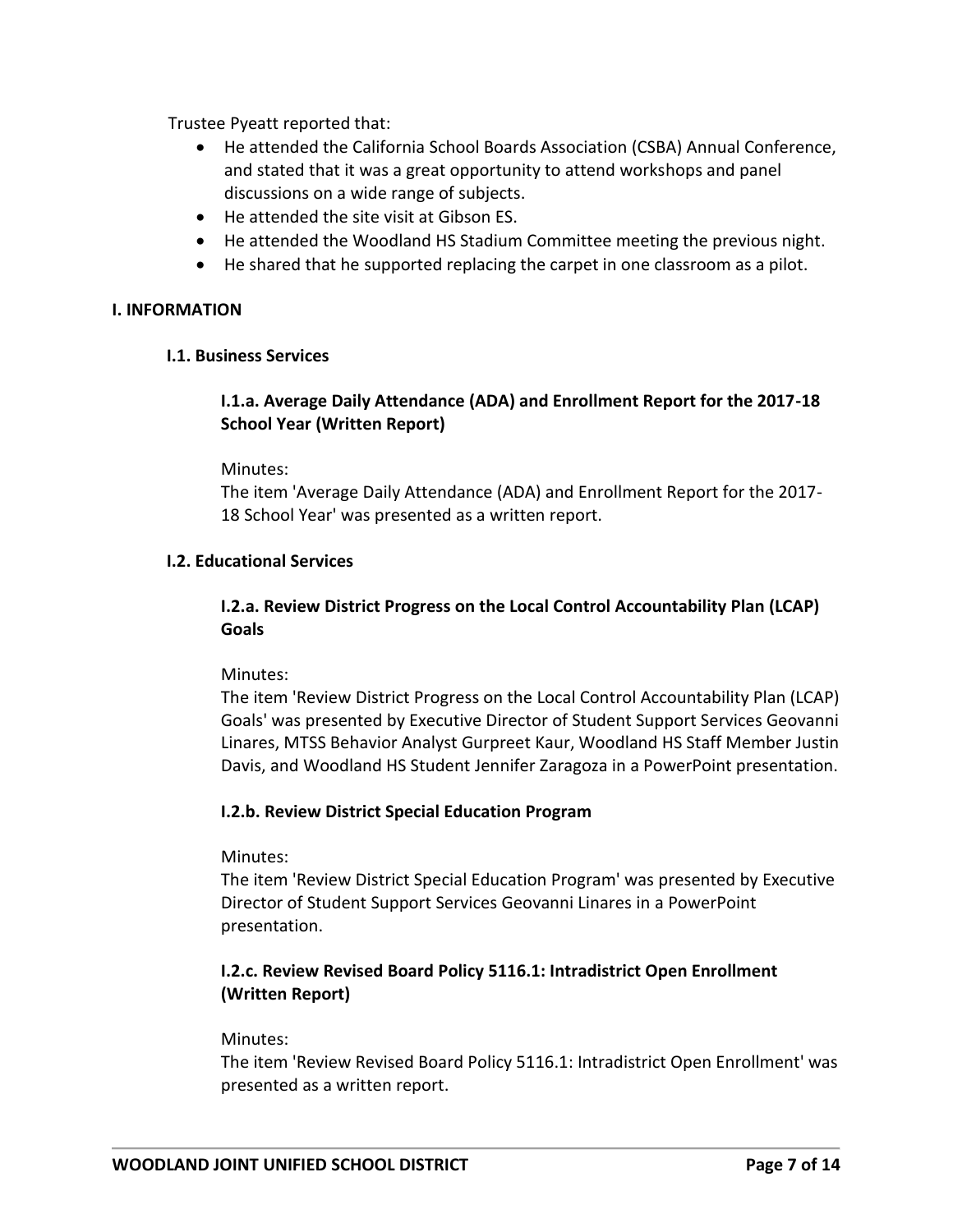### **I.3. Superintendent's Office**

# **I.3.a. Review Budget Adjustments Framework Which Includes Proposed Budget Adjustments and Elimination of Particular Kinds of Services for the 2018-2019 School Year**

#### Minutes:

The item 'Review Budget Adjustments Framework Which Includes Proposed Budget Adjustments and Elimination of Particular Kinds of Services for the 2018- 2019 School Year' was presented by Superintendent Tom Pritchard in a PowerPoint presentation.

#### **J. BOARD ACTION**

### **J.1. Business Services**

### **J.1.a. Approve Certification of the First Period Interim Financial Report for the Period Ending October 31, 2017**

**Motion Passed:** Motion was made to approve the Certification of the First Period Interim Financial Report for the Period Ending October 31, 2017. Passed with a motion by Tania Tafoya and a second by Karen Rosenkilde-Bayne. Absent Morgan Childers

- Yes Debbie Decker
- Absent Teresa Guerrero
- Yes Michael Pyeatt
- Yes Karen Rosenkilde-Bayne
- Yes Tania Tafoya
- Yes Tico Zendejas

### **J.2. Educational Services**

# **J.2.a. Approve New and Replacement Course Proposals: a. Intermediate Mariachi Ensemble (New), b. Marine Biology (Replacement), and c. Multicultural Literature for Seniors (New)**

**Motion Passed:** Motion was made to approve New and Replacement Course Proposals: a. Intermediate Mariachi Ensemble (New), b. Marine Biology (Replacement), and c. Multicultural Literature for Seniors (New). Passed with a motion by Tico Zendejas and a second by Tania Tafoya. Absent Morgan Childers Yes Debbie Decker Absent Teresa Guerrero Yes Michael Pyeatt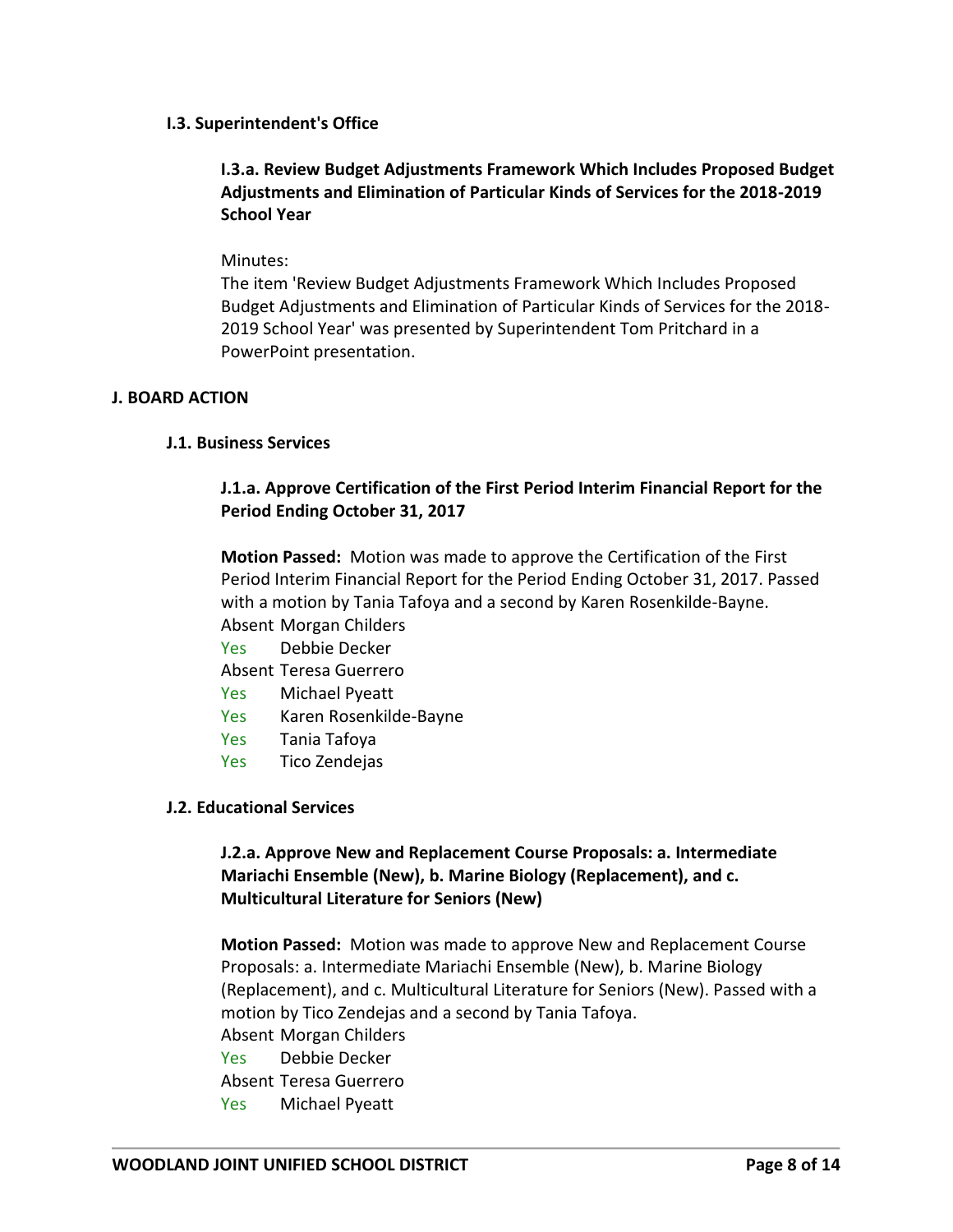- Yes Karen Rosenkilde-Bayne
- Yes Tania Tafoya
- Yes Tico Zendejas

#### **J.3. Human Resources**

# **J.3.a. Approve Resolution 14-18: Reduce/Eliminate Particular Kinds of Certificated Services for Adult Education**

**Motion Passed:** Motion was made to approve Resolution 14-18: Reduce/Eliminate Particular Kinds of Certificated Services for Adult Education. Passed with a motion by Debbie Decker and a second by Tania Tafoya. Absent Morgan Childers Yes Debbie Decker Absent Teresa Guerrero Yes Michael Pyeatt Yes Karen Rosenkilde-Bayne Yes Tania Tafoya Yes Tico Zendejas

#### **J.4. Superintendent's Office**

# **J.4.a. Approve the Nomination of a CSBA Delegate Assembly Representative for Subregion 6-A (Yolo County)**

Minutes: No action was taken on this item.

### **K. CONSENT AGENDA**

#### **K.1. Business Services**

**K.1.a. Approve Purchases of Items/Services in Excess of \$15,000: List 8-18** 

**K.1.b. Approve Budget Development Calendar for 2018-19** 

**K.1.c. Approve Gifts to the District** 

**K.1.d. Approve Disposition of Bus to Comply with Bus Replacement Grant Award** 

#### **K.2. Educational Services**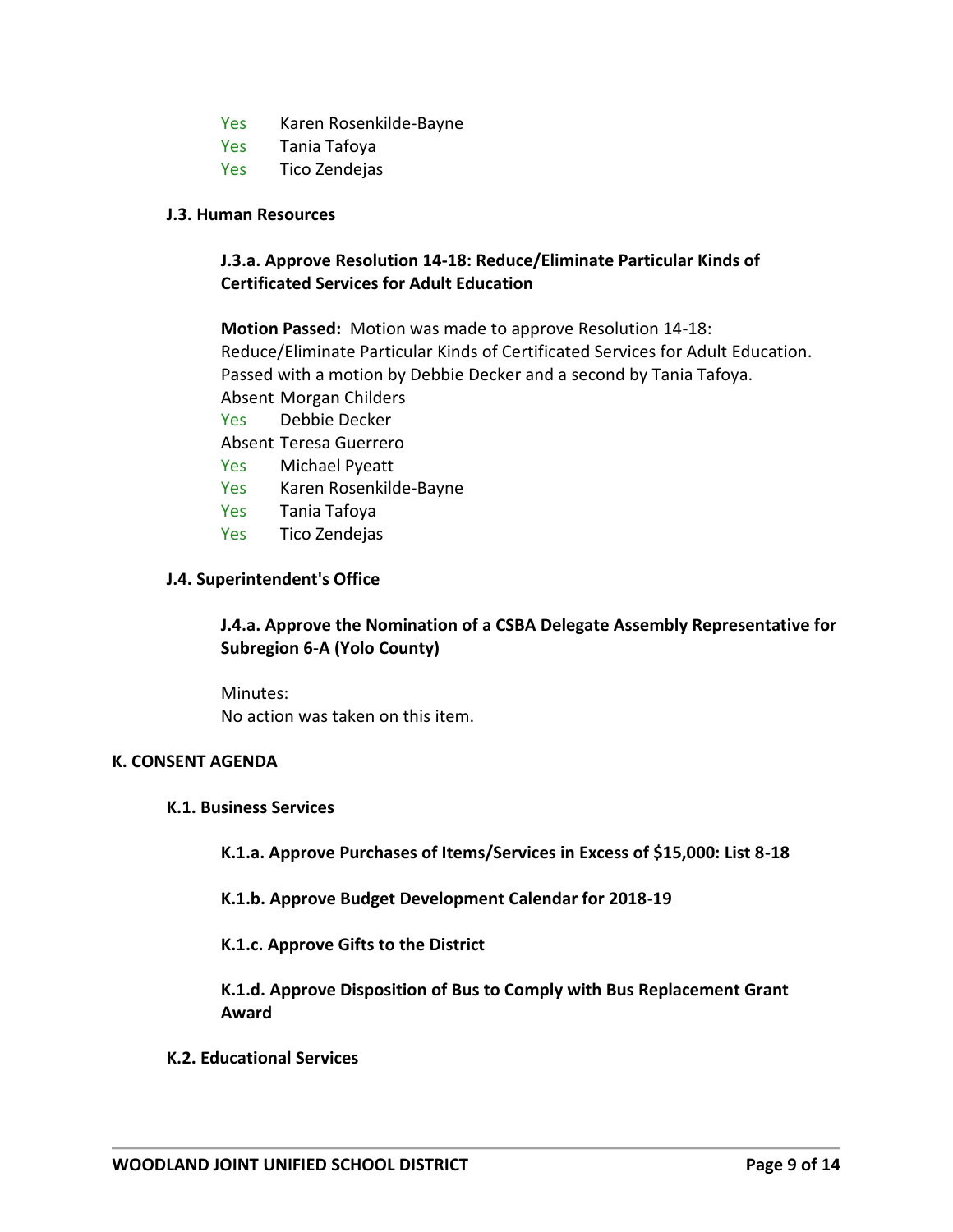**K.2.a. Approve Overnight Field Trips as Follows:**

**K.2.a.I. Science and Technology Academy Sixth Grade Students to Participate in an Educational Outdoor Science Camp, Alliance Redwoods, Occidental, CA, March 5-9, 2018** 

**K.2.a.II. Zamora Elementary School Sixth Grade Students to Participate in an Educational Outdoor Science Camp, Sly Park Environmental Education Center, Pollock Pines, CA, March 26-30, 2018** 

**K.2.a.III. Woodland High School Performing Arts Students to Participate in Collegiate and Professional Workshops, Anaheim, CA, May 17-20, 2018** 

#### **K.3. Human Resources**

**K.3.a. Approve Certificated Personnel Report, 18-8** 

**K.3.b. Approve Classified Personnel Report, 18-8** 

**K.4. Superintendent's Office** 

#### **K.4.a. Approve Board Meeting Minutes:**

### **K.4.a.I. November 16, 2017 - Regular Board Meeting**

**Motion Passed:** Motion was made to approve the Consent Agenda. Passed with a motion by Tania Tafoya and a second by Karen Rosenkilde-Bayne.

Absent Morgan Childers

- Yes Debbie Decker
- Absent Teresa Guerrero
- Yes Michael Pyeatt
- Yes Karen Rosenkilde-Bayne
- Yes Tania Tafoya
- Yes Tico Zendejas

### **L. BOARD ACTION - ANNUAL BOARD ORGANIZATION**

**L.1. ANNUAL BOARD ORGANIZATION - PART I: ELECTION OF THE BOARD OFFICERS AND SUB-COMMITTEE APPOINTMENTS FOR 2018 (as individual items by action or appointment)**

**L.1.a. Election of Board President for 2018 - Michael Pyeatt**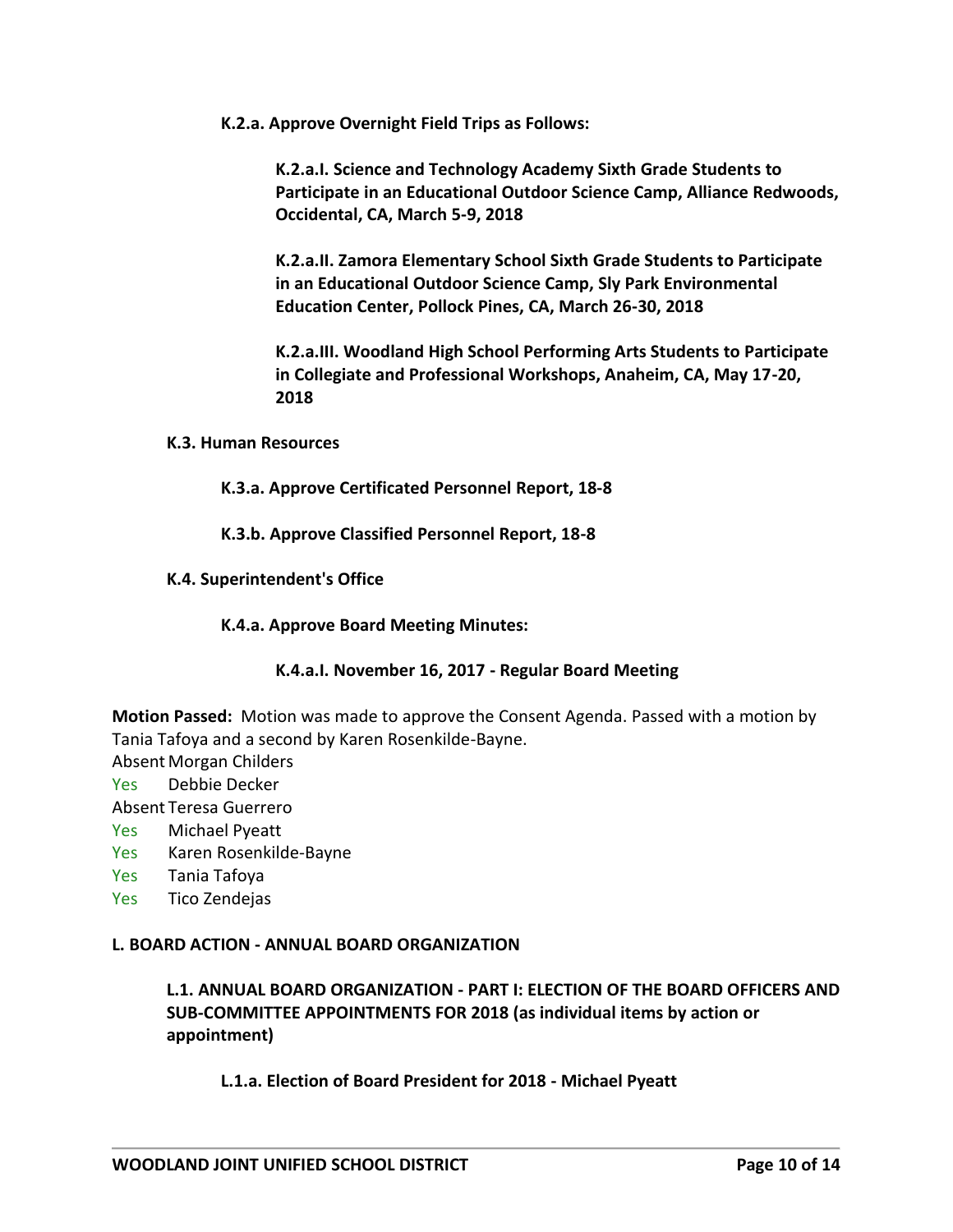**Motion Passed:** Trustee Pyeatt was nominated for President. Passed with a motion by Tico Zendejas and a second by Debbie Decker. Absent Morgan Childers

- Yes Debbie Decker
- 
- Absent Teresa Guerrero
- Yes Michael Pyeatt
- Yes Karen Rosenkilde-Bayne
- Yes Tania Tafoya
- Yes Tico Zendejas

### **L.1.b. Election of Board Vice President for 2018 - Tico Zendejas**

**Motion Passed:** Trustee Zendejas was nominated for Vice President. Passed with a motion by Karen Rosenkilde-Bayne and a second by Debbie Decker.

- Absent Morgan Childers
- Yes Debbie Decker
- Absent Teresa Guerrero
- Yes Michael Pyeatt
- Yes Karen Rosenkilde-Bayne
- Yes Tania Tafoya
- Yes Tico Zendejas

# **L.1.c. Election of Board Clerk for 2018 - Tania Tafoya**

**Motion Passed:** Trustee Tafoya was nominated for Clerk. Passed with a motion by Tico Zendejas and a second by Debbie Decker.

- Absent Morgan Childers
- Yes Debbie Decker
- Absent Teresa Guerrero
- Yes Michael Pyeatt
- Yes Karen Rosenkilde-Bayne
- Yes Tania Tafoya
- Yes Tico Zendejas

# **L.1.d. Appointment of Superintendent as the Official Secretary to the Board of Trustees**

**Motion Passed:** Motion was made to appoint Superintendent Mr. Tom Pritchard as the Official Secretary to the Board. Passed with a motion by Tania Tafoya and a second by Debbie Decker.

Absent Morgan Childers Yes Debbie Decker Absent Teresa Guerrero Yes Michael Pyeatt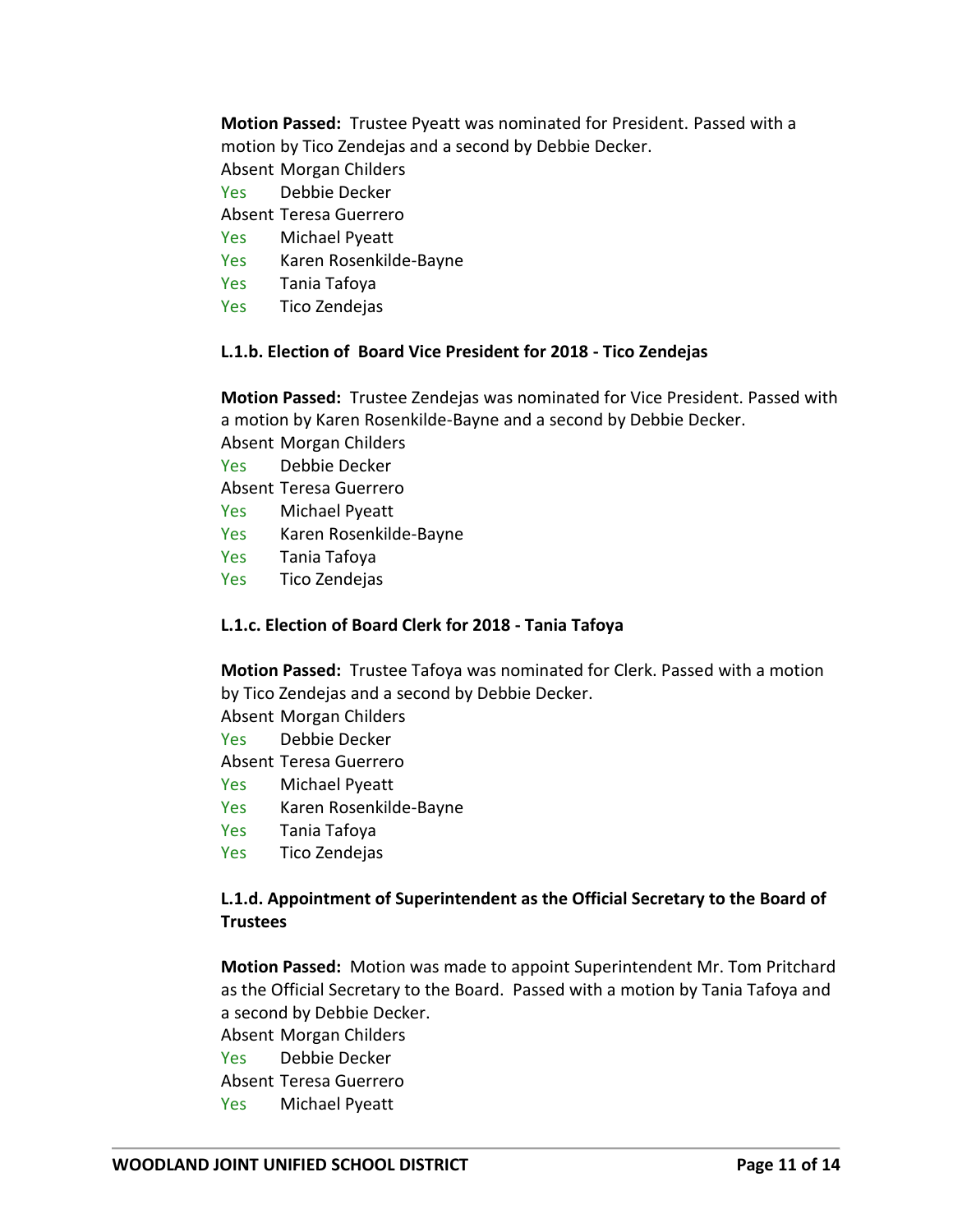- Yes Karen Rosenkilde-Bayne
- Yes Tania Tafoya
- Yes Tico Zendejas

### **L.1.e. Appointment of Board Representatives to the Following:**

### **L.1.e.I. District Finance Committee (two representatives)**

### Minutes:

Trustee Pyeatt volunteered to be the Board representative for the District Finance Committee. Trustees Childers and Guerrero also volunteered to serve on this committee (they were not present for this portion of the meeting).

### **L.1.e.II. District Facilities Committee (two representatives)**

### Minutes:

Trustees Tafoya and Decker volunteered to be the Board representatives for the District Facilities Committee. Trustee Guerrero also volunteered to serve on this committee (she was not present for this portion of the meeting).

### **L.1.e.III. Yolo County School Boards Association (one representative)**

### Minutes:

Trustee Rosenkilde-Bayne volunteered to be the Board representative for the Yolo County School Boards Association.

# **L.1.e.IV. Woodland Schools Foundation Liaison (one representative)**

### Minutes:

Trustee Zendejas volunteered to be the Board Liaison for the Woodland Schools Foundation.

# **L.1.e.V. College and Career Articulation Team (CCAT) (one representative)**

### Minutes:

Trustee Rosenkilde-Bayne volunteered to be the Board representative for the College and Career Articulation Team (CCAT).

### **L.1.e.VI. District Wellness Committee (one representative)**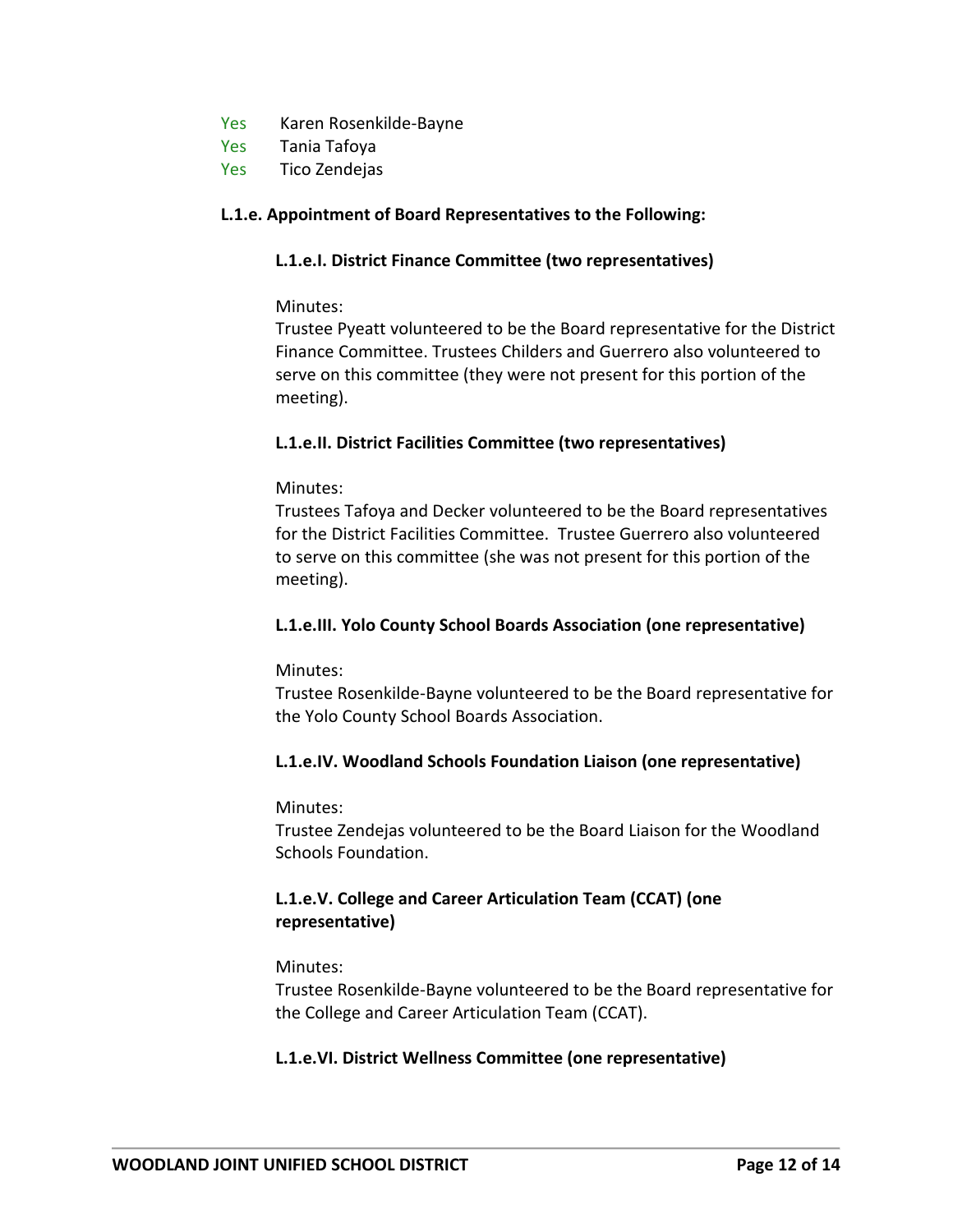Minutes:

Trustee Zendejas volunteered to be the Board representative for the District Wellness Committee. Trustee Guerrero also volunteered to serve on this committee (she was not present for this portion of the meeting).

### **L.1.e.VII. 3 x 2 x 2 Meetings with City of Woodland and Woodland Community College officials (three representatives)**

Minutes:

Trustees Childers, Decker, and Rosenkilde-Bayne volunteered to be the Board representatives for the 3x2x2 meetings with the City of Woodland and Woodland Community College officials.

# **L.2. ANNUAL BOARD ORGANIZATION - PART II: BUSINESS-RELATED BOARD ORGANIZATION**

# **L.2.a. Approve Dates, Times, and Location of the 2018 Board Meetings**

**Motion Passed:** Motion was made to approve the Dates, Times, and Location of the 2018 Board Meetings. Passed with a motion by Tania Tafoya and a second by Karen Rosenkilde-Bayne.

- Absent Morgan Childers
- Yes Debbie Decker
- Absent Teresa Guerrero
- Yes Michael Pyeatt
- Yes Karen Rosenkilde-Bayne
- Yes Tania Tafoya
- Yes Tico Zendejas

### **L.2.b. Approve Resolution 13-18: Authorizing Certain Employees to Sign on Behalf of the District**

**Motion Passed:** Motion was made to approve Resolution 13-18: Authorizing Certain Employees to Sign on Behalf of the District. Passed with a motion by Tania Tafoya and a second by Debbie Decker.

Absent Morgan Childers

- Yes Debbie Decker
- Absent Teresa Guerrero
- Yes Michael Pyeatt
- Yes Karen Rosenkilde-Bayne
- Yes Tania Tafoya
- Yes Tico Zendejas